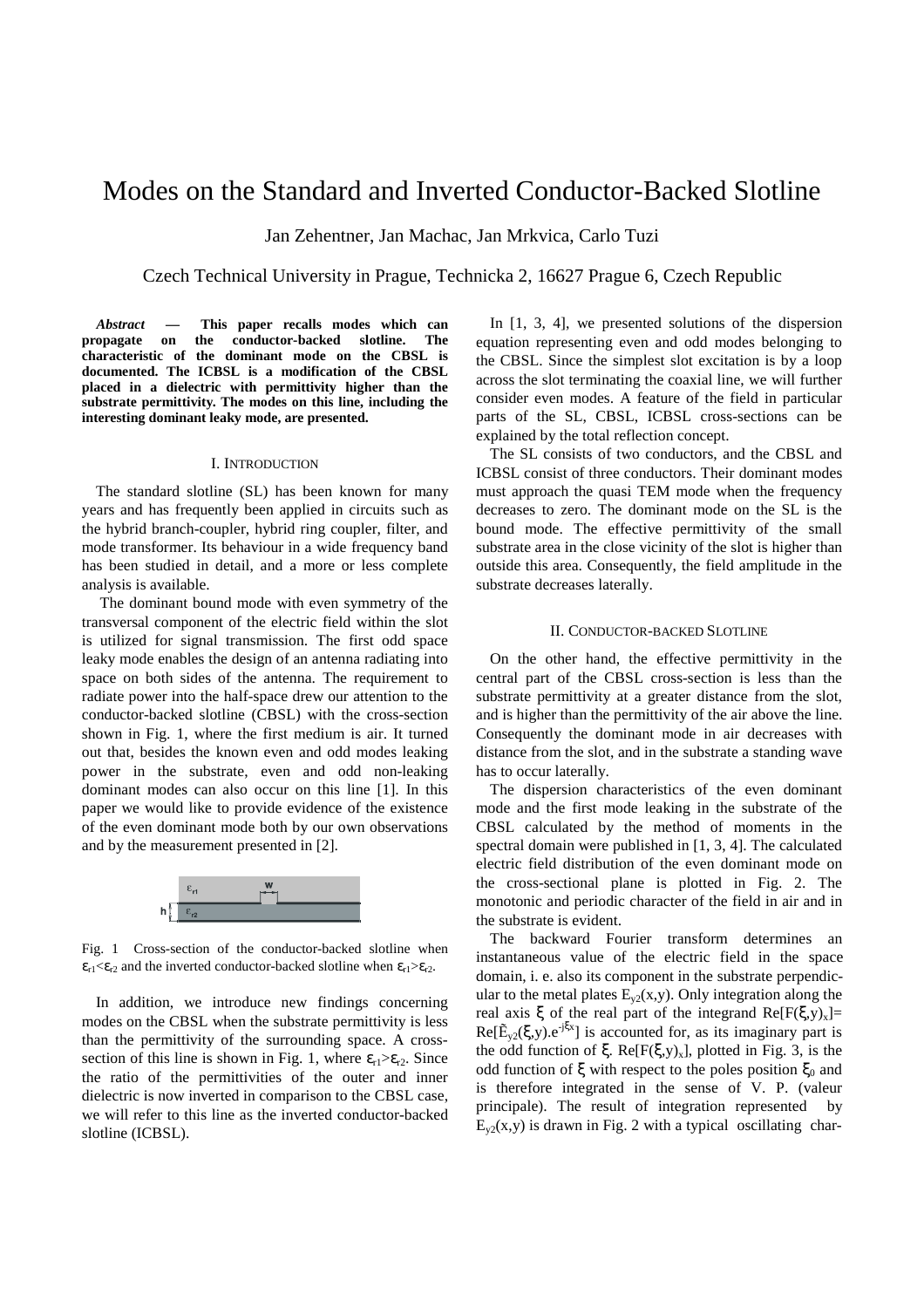

Fig. 2 Distribution of the electric field of the even dominant mode on the transversal plane of the CBSL when w=6 mm, h=6 mm,  $\varepsilon_{r2} = 2.6$ ,  $\varepsilon_{r1} = 1$  and  $h/\lambda_0 = 0.3$ .



Fig. 3 Dependence of the real part of the backward Fourier transform integrand  $Re[F(\xi, y)_x]$  on  $\xi$  when x=72.475 mm,  $y=h/2=3$  mm,  $\varepsilon_{r2}=2.6$ ,  $\varepsilon_{r1}=1$ .

acter. The correctness of the integration has been proved by another integration scheme proposed by Mosig in [5]. The first term of  ${Re[F(\xi,y)_x] - Res[Re[F(\xi_0,y)_x]]/(\xi-\xi_0)}$ +  $Res[Re[F(\xi_0,y)_x]]/(\xi-\xi_0)$  extracts the singularity and the second term is integrated analytically, Res denotes residue. The result is identical with that in Fig. 2. The integration can therefore be considered correct from the mathematical and numerical point of view.

The wave equation solved in the sourceless region provides the field of possible modes which may exist on the guiding line. That is our case. The even dominant mode could therefore excite on the CBSL alone from dc up to the frequency  $f_c$  at which the 1st mode leaking in the substrate sets up, as is shown in Fig. 7. At the cut-off  $f_c$ , the propagation constant  $\beta/k_0 = \sqrt{\epsilon_{r2}}$ . It is well known that the real source excites a germ of the leaky mode inside the frequency gap. This then gradually evolves with growing frequency into a full-blooded leaky mode, typical above the pertinent cut-off [6]. Interval  $(0,f_c)$  is a special frequency gap  $\Delta f$  in our case.

We simulated the field under various excitations. A delta-gap source across the slot provides at zero frequency on a boundless CBSL between parallel plates a constant electric field out of phase in the left and right region. Inside our  $\Delta f$ , in the substrate, a delta-gap excites the electric field  $E_{v2}$  shown in Fig. 4. Energy propagates in all

directions with decreasing amplitude, but in the four directions determined by characteristic angles it has the highest magnitude, even from the lowest frequency. Conversely, a theoretically regular leaky wave sets up from the zero leakage angle. Computed propagation constant β in Fig. 8 is real corresponding to an ideally unbounded line on which the dominant mode may exist. It is lower than the propagation constant of the TEM parallel plate mode. Consequently, the phase condition for a rise in leakage is met. However, we can speak only about a "conditionally leaky mode".



Fig. 4 Electric field component in the CBSL substrate perpendicular to the metal plates at 3 GHz excited by the deltagap source.



Fig. 5 Electric field component in the CBSL substrate perpendicular to metal plates at 5 GHz excited by a uniform source placed at the edge of the substrate and in air (b) above the CBSL also perpendicular to the metal plates.

Fig. 5a shows the rise in the electric field in the substrate (a) when a TEM wave is incident at the angle  $\theta$ =arccos( $\beta$ /k<sub>0</sub> $\sqrt{\epsilon_{r2}}$ ) to the region below the slot. The source is uniform along the top edge of the substrate. The total field is a wave propagating along the slot. Laterally it has the character of a standing wave. The field does not pass to the area on the opposite side of the slot but is coupled though the slot to air, where the wave propagating along the slot appears as shown in Fig. 5b. The same effect occurs when discrete delta-gap sources are placed between parallel plates, perpendicular to the line axis, spaced periodically with an alternated adjoining phase shift.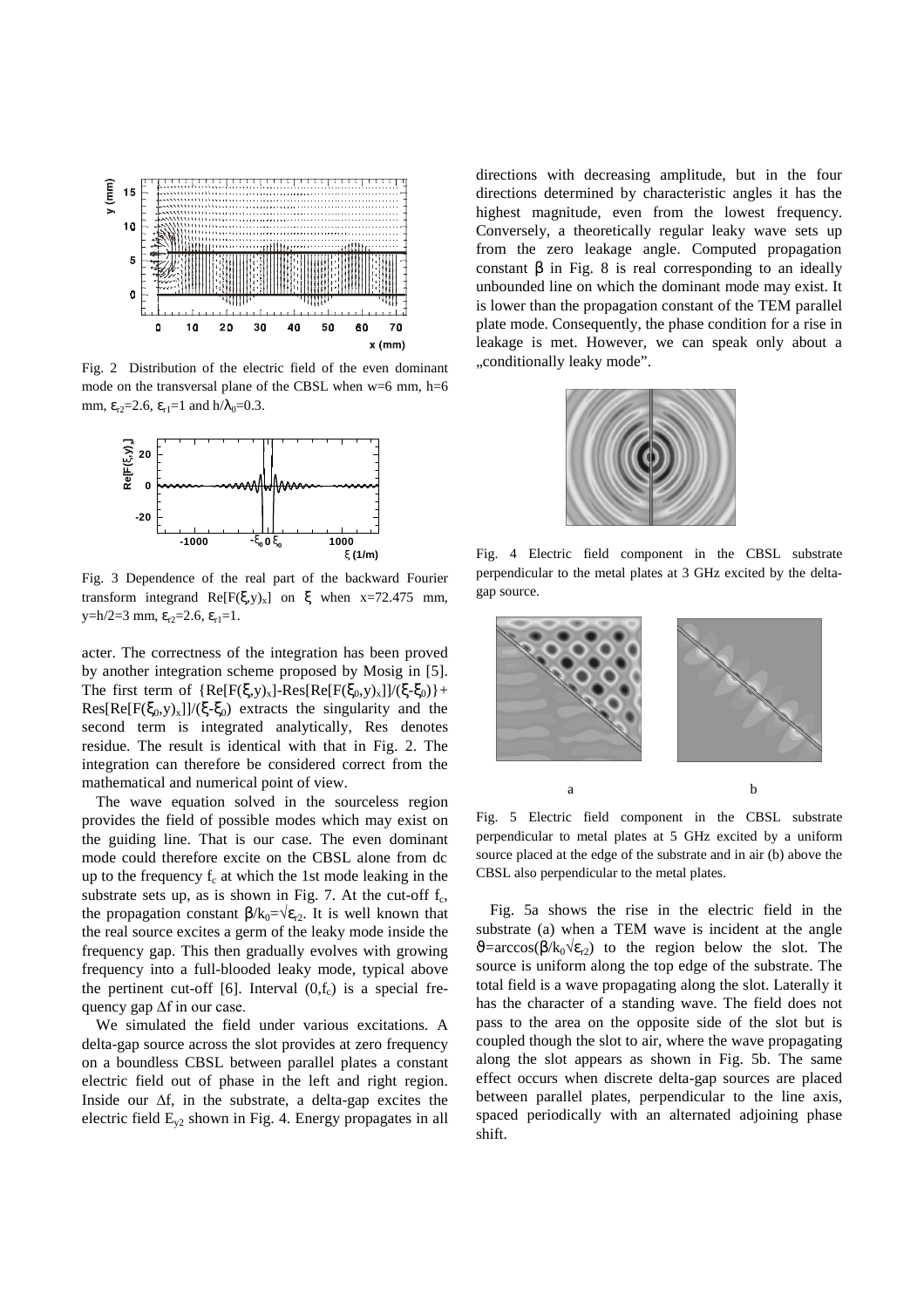The electric field measured at the edge of the front cross-section of the line substrate 93 cm away from the excitation point at 2.25 GHz shown in Fig. 6 confirms the presence of the dominant mode and the absence of the leaky mode. The calculated and measured wavelength of the standing wave in the lateral direction is 107.2 mm and 105.4 mm, respectively. The measured propagation constant of the dominant and the 1st leaky modes are compared with the calculated dispersion characteristics in Fig. 7.



Fig. 6 Electric field component perpendicular to the conductors of the CBSL from Fig. 3 measured along the front edge of the substrate dielectric slab at 2.25 GHz when  $h/\lambda_0=0.45$ .



Fig. 7 Measured and calculated dispersion characteristics of the dominant and the 1st even leaky modes on the CBSL from Fig. 2.

Why did we observe the dominant mode on the CBSL with finite size of the substrate? From the excitation point the field spreads as in Fig. 4. It reflects from the back and side walls of the substrate and is incident under various angles to the region below the slot. These reflections supply absence of the source at infinity. The resultant field propagates along the slot in air and in the substrate. It forms a "standing" wave laterally in the substrate. Note that the wavelength of this "standing" wave varies slightly

due to the different angles of incidence, as is also confirmed by the measurement.

At frequencies higher than  $f_c$  the even dominant mode and the 1st mode leaking in the substrate propagate simultaneously [1, 3, 4]. This fact was evident already in the record presented in [2], one half of which is reproduced here in Fig. 8. The calculated and measured wavelengths of the standing wave in the transversal direction are 31.9 mm and 30.7 mm, respectively. Our measurement presented in [4] confirmed the same phenomenon.



Fig. 8 Reproduction of one half of the measured leakage pattern in Fig 5, published in [2].

## III. INVERTED CONDUCTOR-BACKED SLOTLINE

The ICBSL is the line with modes that are potentially able to leak power into the space above the line, since their phase constants are lower than  $k_1 = \sqrt{\epsilon_{r1}}k_0$ . Moreover, since  $\epsilon_{r1} > \epsilon_{r2}$  the ICBSL is able to support a mode leaking in the space which does not simultaneously leak in the substrate where this mode is bound. This behaviour occurred in the newly revealed dominant leaky mode with even symmetry of the transversal electric field component within the slot. The dispersion characteristic of this mode and the other even mode leaking simultaneously in the space and in the substrate are plotted in Fig. 9. The attenuation constant of the dominant leaky mode decreases to zero with the fall in frequency.

The electric field distribution of the dominant mode, evolves with the frequency increase from the quasi TEM mode with the field uniformly distributed to infinity within the substrate to the field bound to the slot in the substrate and leaking energy in the space shown in Fig. 10.

According to the generalized condition of leakage [7] no mode leaking in the substrate is physical on the ICBSL. Its phase constant should be lower than  $k_{TEM} = \sqrt{\epsilon_{r2}}k_0$ , the phase constant of the TEM mode propagating in the parallel plate waveguide, and at the same time higher than  $k_1 = \sqrt{\epsilon_{r1}}k_0$ . However, since  $\epsilon_{r1} > \epsilon_{r2}$ , this condition cannot be met.